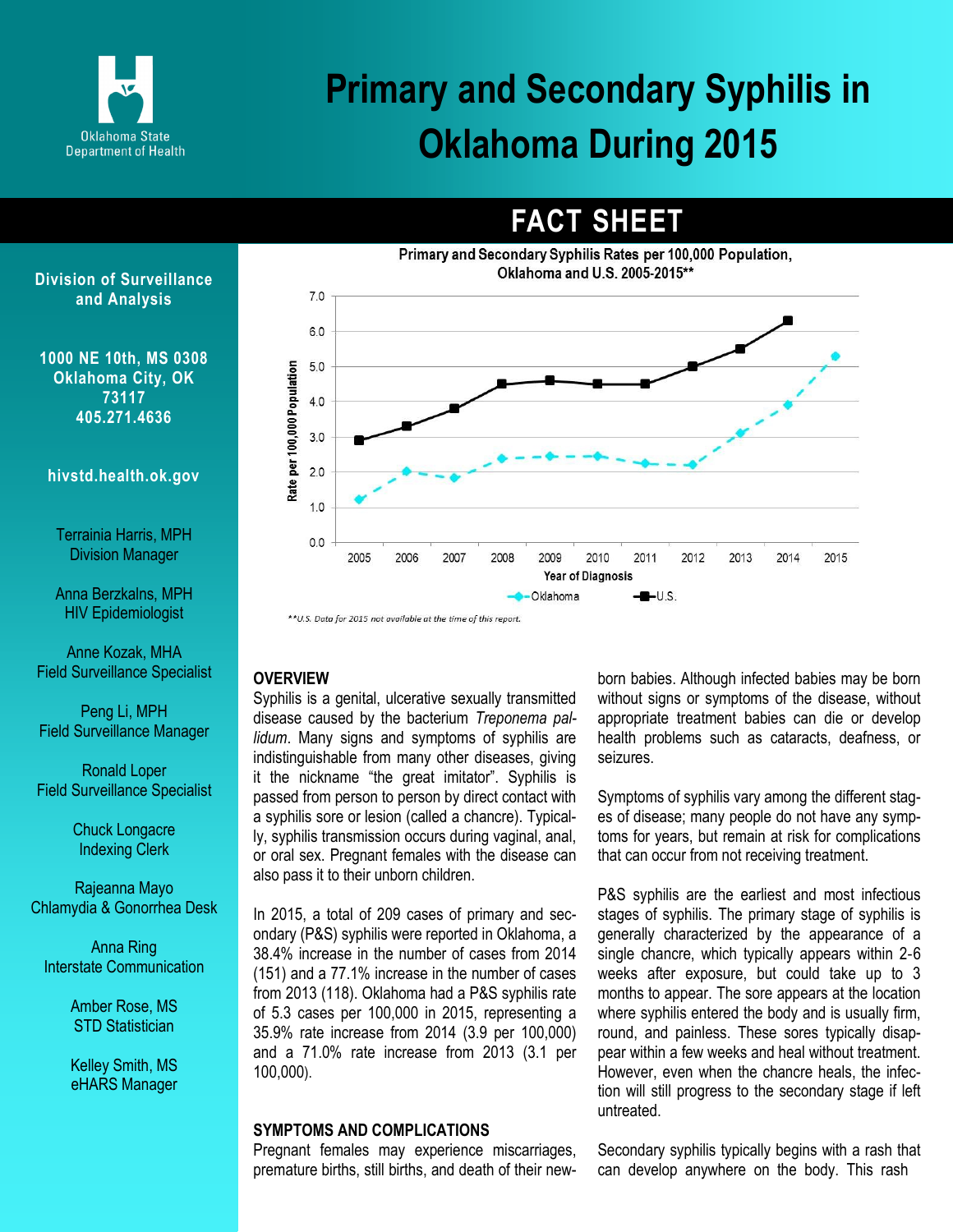

### **FACT SHEET**

Age groups ordered by rate in 2015: 30 to 34 years – 16.3 per 100,000

- $\bullet$  25 to 29 years  $-$  14.4 per 100,000
- $\bullet$  20 to 24 years  $-$  12.6 per 100,000
- $\bullet$  35 to 39 years  $-9.8$  per 100,000
- $\bullet$  40 to 44 years 6.9 per 100,000
- $\bullet$  45 to 49 years  $-4.4$  per 100,000
- $\bullet$  15 to 19 years  $-3.8$  per 100,000
- $\bullet$  50 years and older  $-2.3$  per 100,000



**•**

**Teenagers, aged 15 to 19 years, had a rate of 3.8 per 100,000, doubling the rate from 2014.**

while the chancre is healing or several weeks after the chancre has healed. This rash typically looks like rough, red or reddish brown spots on the palms of the hands and/or the bottoms of the feet, but can look different when on other parts of the body. The rash can also look like rashes caused by other diseases. Additional symptoms include flu-like symptoms, such as fever, chills and fatigue; broad‐based papules (lumps or warts) in warm, moist sites; and mucous patches or snail‐track ulcers (sores) in the mouth, appearing 3‐6 weeks after the chancre develops. Like primary syphilis, the symptoms will go away with or without treatment. Without appropriate treatment, the infection will progress to later stages of syphilis.

usually does not cause itching and can appear

#### **BY SEX**

Males accounted for 90.0% (188) of the P&S syphilis cases in Oklahoma while 10.1% (21) were female. The rate among males (9.7 per 100,000) was 8.8 times higher than the rate for females (1.1 per 100,000). Males experienced a 36.6% rate increase from 2014 (136 cases; 7.1 per 100,000) and a 76.4% rate increase from 2013 (105 cases; 5.5 per 100,000). The rate among females increased 37.5% from 2014 (15 cases; 0.8 per 100,000) and 57.1% from 2013 (13 cases; 0.7 per 100,000).

#### **BY AGE**

Age group 30 to 34 years had the highest rate and number of P&S cases in 2015 (44 cases; 16.3 per 100,000); this age group also had the highest rate increase from the previous year, over 2.4 times higher than the rate in 2014 (6.7 per 100,000). Age group 25 to 29 years had the second most number of cases and second highest rate (39 cases; 14.4 per 100,000). Representing 17.2% of P&S cases, age group 20 to 24 years had the third most cases and third highest rate (36 cases; 12.6 per 100,000). Age group 35 to 39 years had the fourth most cases and fourth highest rate (24 cases; 9.8 per 100,000).





#### **BY RACE/ETHNICITY**

Although Whites accounted for 56.9% (119) of Oklahoma's P&S syphilis cases in 2015, Blacks (42; 20.1%) had a rate 3.1 times higher than that of Whites (14.4 per 100,000 compared to 4.6 per 100,000). Hispanics accounted for 11.0% (23) of cases with a rate of 5.8 per 100,000. American Indians/Alaska Natives accounted for 4.3% (9) of cases at a rate of 2.8 per 100,000. All other racial and ethnic groups accounted for 7.7% (16) of the P&S syphilis cases in 2015.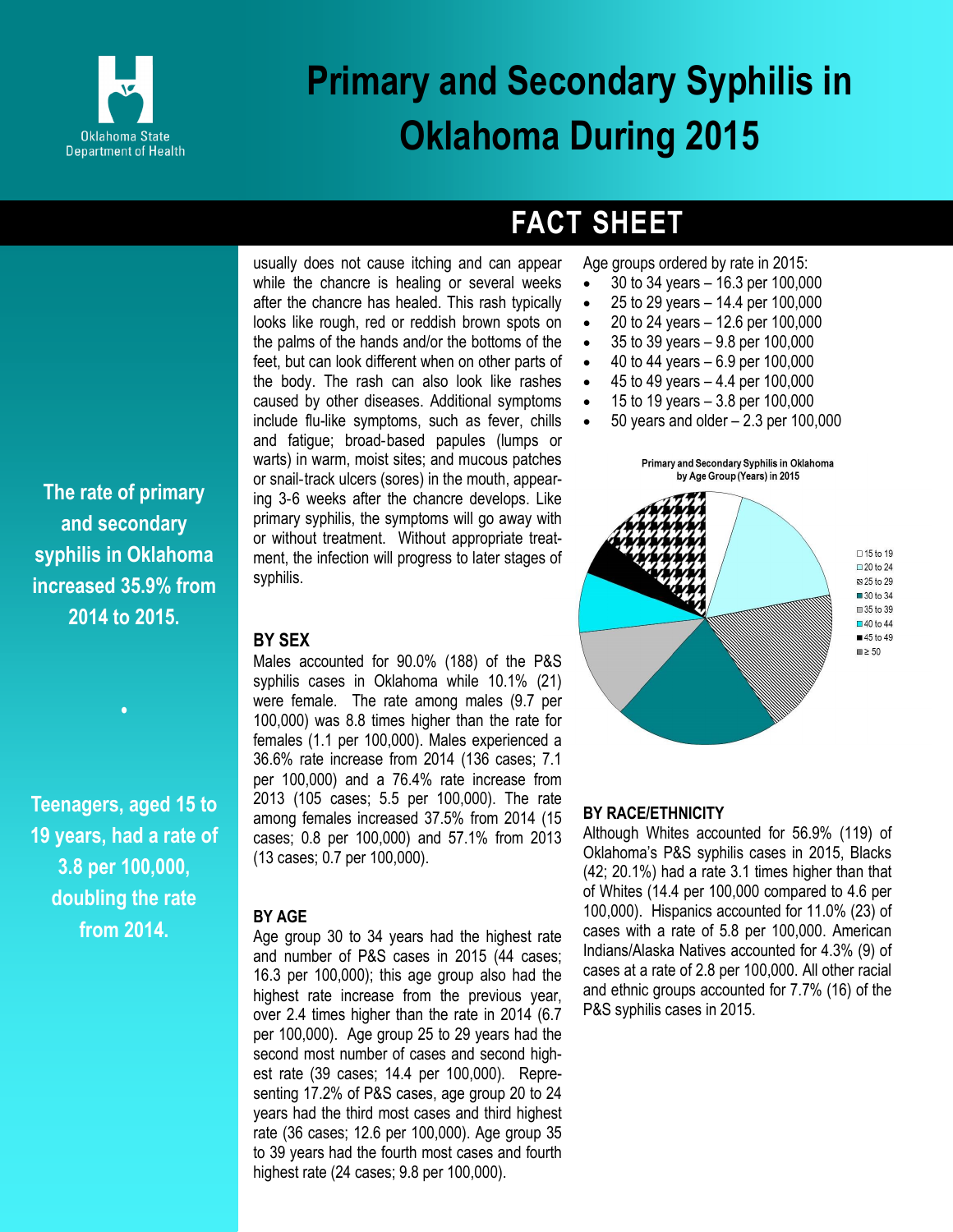



**Pawnee County had the highest rate of P&S syphilis in 2015 (2 cases; 12.2 per 100,000).**

**There were 155 cases (74.2%) that reported MSM as one of their risk factors.**

**•**

#### **BY MODE OF TRANSMISSION**

The majority, 74.2% (155) of Oklahoma's P&S syphilis cases reported MSM<sup>1</sup> as one of their risk factors; this included both reports of MSM only (116; 55.5%) and reports of male bisexual2 contact (39; 18.7%). Heterosexual contact was the second highest risk reported and made up 24.9% (52) of the cases in 2015. Of the heterosexual contact reported, there were 21 among females, 2 of which reported heterosexual contact with MSM and one also reported bisexual contact. No risk was reported for 2 (1.0%) of the cases. Over half of the P&S syphilis cases reported having sex with anonymous partners (108; 51.7%) and the majority reported meeting partners on the internet (109; 52.2%). Just over half reported having sex while intoxicated or high (105; 50.2%). In addition, 9.6% (20) reported injection drug use and 11.0% (23) reported having sex with an injection drug user.

#### **BY GEOGRAPHY**

Pawnee County, representing 0.4% of Oklahoma's total population, had the highest rate of P&S syphilis cases in 2015 (2 cases; 12.2 per 100,000 population), over 2.3 times the state rate. Oklahoma County, with 93 cases, had the most cases

**FACT SHEET**

and second highest rate, reflecting a 20.0% rate increase from 2014 (12.0 per 100,000 compared to 10.0 per 100,000). Tulsa County had the second most number of cases (38) at a rate of 5.9 per 100,000, a 68.6% rate increase from 2014 (3.5 per 100,000). There were 45 counties (58.4%) that had no cases of P&S syphilis.

Over half (113; 54.1%) of the 2015 P&S syphilis Multi Race cases were diagnosed in the OKC MSA at a rate of 8.3 per 100,000, while the Tulsa MSA accounted for 23.9% (50) of the cases with a rate of 5.1 per 100,000. The Lawton MSA<sup>3</sup> had the second highest rate among the MSAs at 5.4 per 100,000 and accounted for 3.4% (7) of the cases. There were 39 cases (18.7%) that were diagnosed in counties that were not part of one of these three MSAs.

*<sup>1</sup>MSM stands for men who have sex with men.* 

*<sup>2</sup>A risk of bisexual among males could also be considered MSM.*

*3 For 2015, the Lawton MSA includes Caddo County and Comanche County. In previous years, this MSA only included Comanche County.*